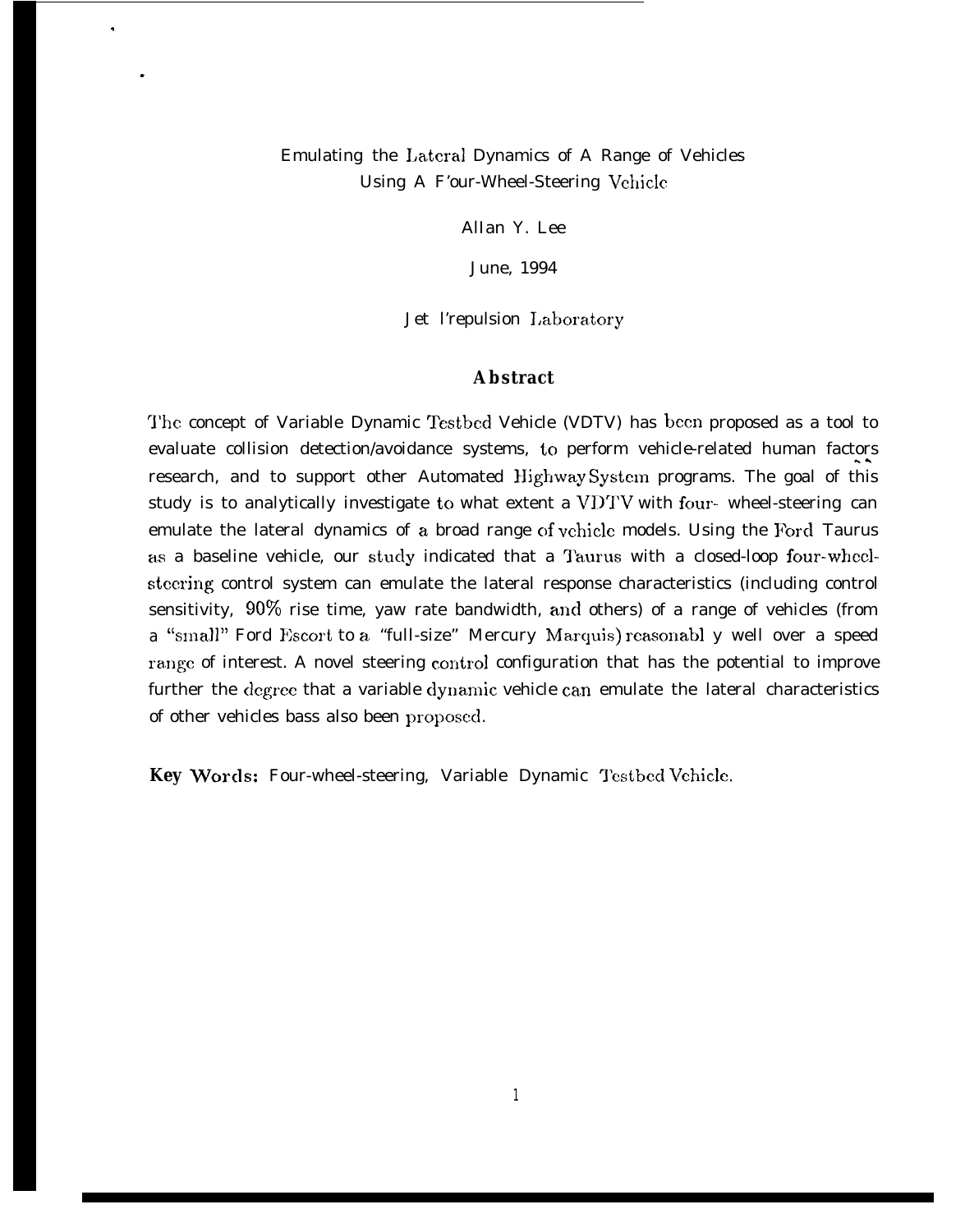## **1. Introcluction**

The office of Crash Avoidance Research (OCAR) under the National highway Traffic Safety Administration (NHTSA) has the responsibility of correlating vehicle characteristics with driver commands relative to crash avoidance. To this end,  $OCAR$  has at its disposal a comprehensive set of tools and facilities. These include the Vehicle Test and Research Center, and the (currently being developed) National Advanced Driving Simulator, To augment these tools and facilities,  $\rm OCAR$  has defined their concept of a Variable Dynamics Testbed Vehicle (VDTV). This vehicle would be capable of emulating a broad range of automobile dynamic characteristics, and could be used in collision detection/avoidance concepts development, in vehicle human factors research, and to validate the vehicle models of driving simulators, among others.  $\sim$   $\sim$ 

'1'o emulate the dynamics of a broacl range of vehicles, from small to large, the steering, suspension, braking, and powertrain subsystems of the VDTV will be made "programmable." This will be achieved by replacing components, or by changing appropriate control algorithms via software. In this study, we investigate the extent the lateral dynamics of a broacl range of vehicles can be emulated by a single "variable dynamic" vehicle. Both the steady state and transient dynamics of the vehicle's lateral-clirectional characteristics are to be varied via the steering of the rear wheels of the vehicle.

## 2. Vehicle Dynamics Model

A vehicle handling model that the author had developed, VEHDYN, is used in this study. In VEHDYN, the lateral dynamics of a vehicle are modeled using the approach proposed in Ref. 1. The model includes both the vehicle's yaw and roll degrees of freedom, and since the pitch degree of freedom dots not significantly affect handling, it was not included in this model. The "states" of the model are: yaw rate, side-slip angle, roll rate, and roll angle.

For simplicity, VEH1)YN uscs a linear tire model. Lateral forces and aligning torques generated by the tires arc computed as functions of the tires' slip and camber angles. The model also includes the effects that the vehicle's roll angle as well as tires' lateral forces and aligning torques have on both the camber and tire angles. Results obtained with this model arc accurate up to approximately  $0.3$  g's of lateral acceleration. Beyond that, models which include both the tire saturation effects and suspension nonlinearities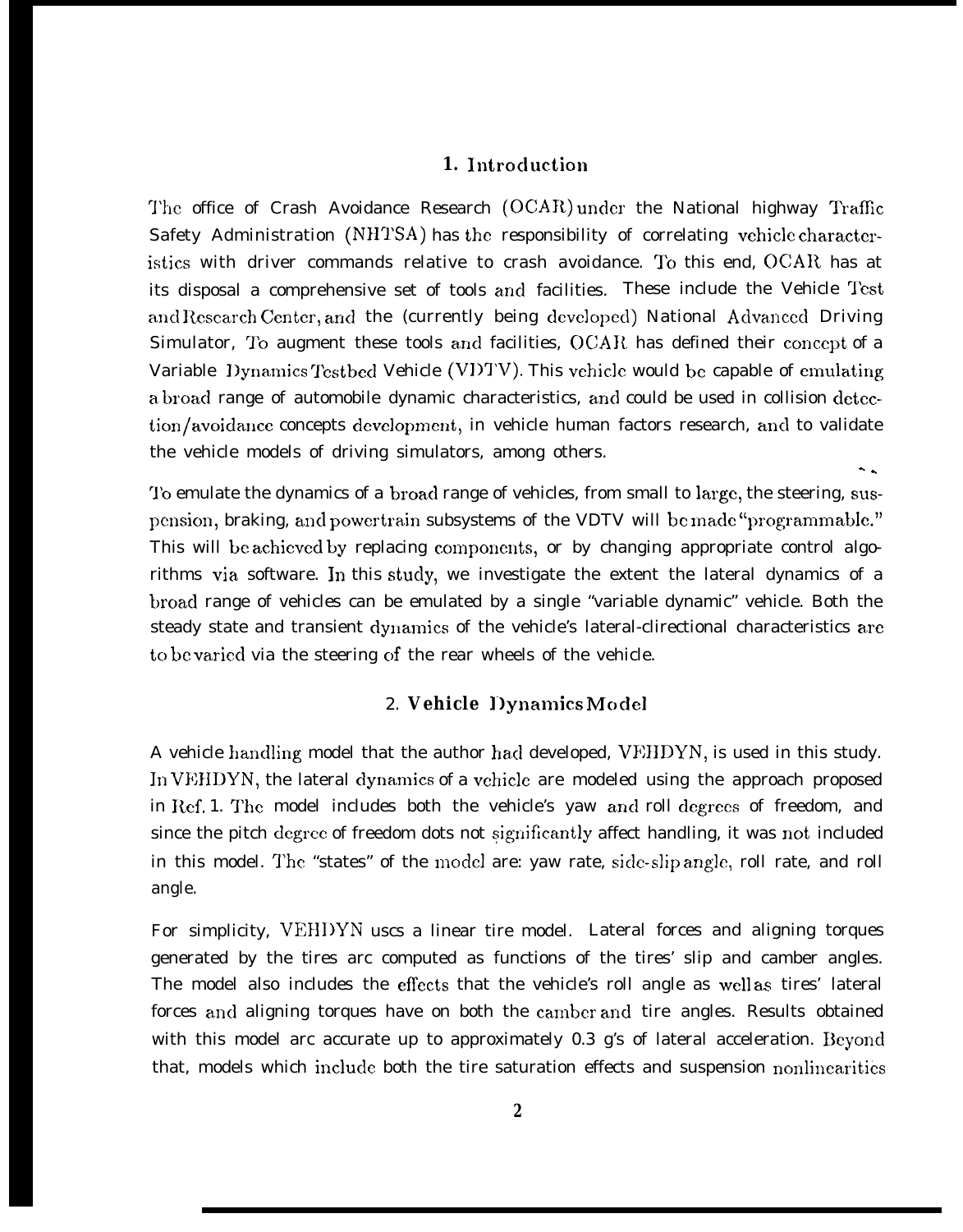should be used.

In our study, VEHDYN is augmented with the following; actuator dynamics models:

$$
\tau_f \dot{\delta}_f + \delta_f = \delta_{fc}, \n\tau_r \dot{\delta}_r + \delta_r = \delta_{rc}.
$$
\n(1)

Here,  $\delta_f$  and  $\delta_r$  are the front and rear tire angles, while  $\delta_{fc}$  and  $\delta_{rc}$  are commands to the front and rear actuators, respectively. The front tire command  $\delta_{fc}$  is related to the steering wheel angle  $\delta s$ w by the steering ratio,  $\delta_{fc} = \delta_{SW}/N_S$ . For two-wheel-steering vchicles, there is no rear tire command (i.e.,  $\delta_{rc} = 0$ ). For four-wheel-steering (4WS) vehicles, the rear tire command is determined by a four-wheel-steering control algorithm (cf. Section 4), which is typically implemented using an on-board micro-processor. The time constants of the front and rear actuators are  $\tau_f$  and  $\tau_r$ , respectively. in our study, the bandwidths of these actuators arc both estimated at 4 llz.

Estimated values of vehicle parameters needed by VEHDYN, for four U.S. designed and manufactured passenger sedans: Ford Escort, Buick Skylark, Ford Taurus, and Mercury Marquis, are summarized in Table 1. These vehicle models span a spectrum of vehicle sizes, from small to full-size vehicles, Estimates of vehicle parameters tabulated in Table 1 arc made based on data given in Refs. 2-6. Linearized tire parameters arc estimated from data found in Reference 7, and are summarized in 'J'able 2.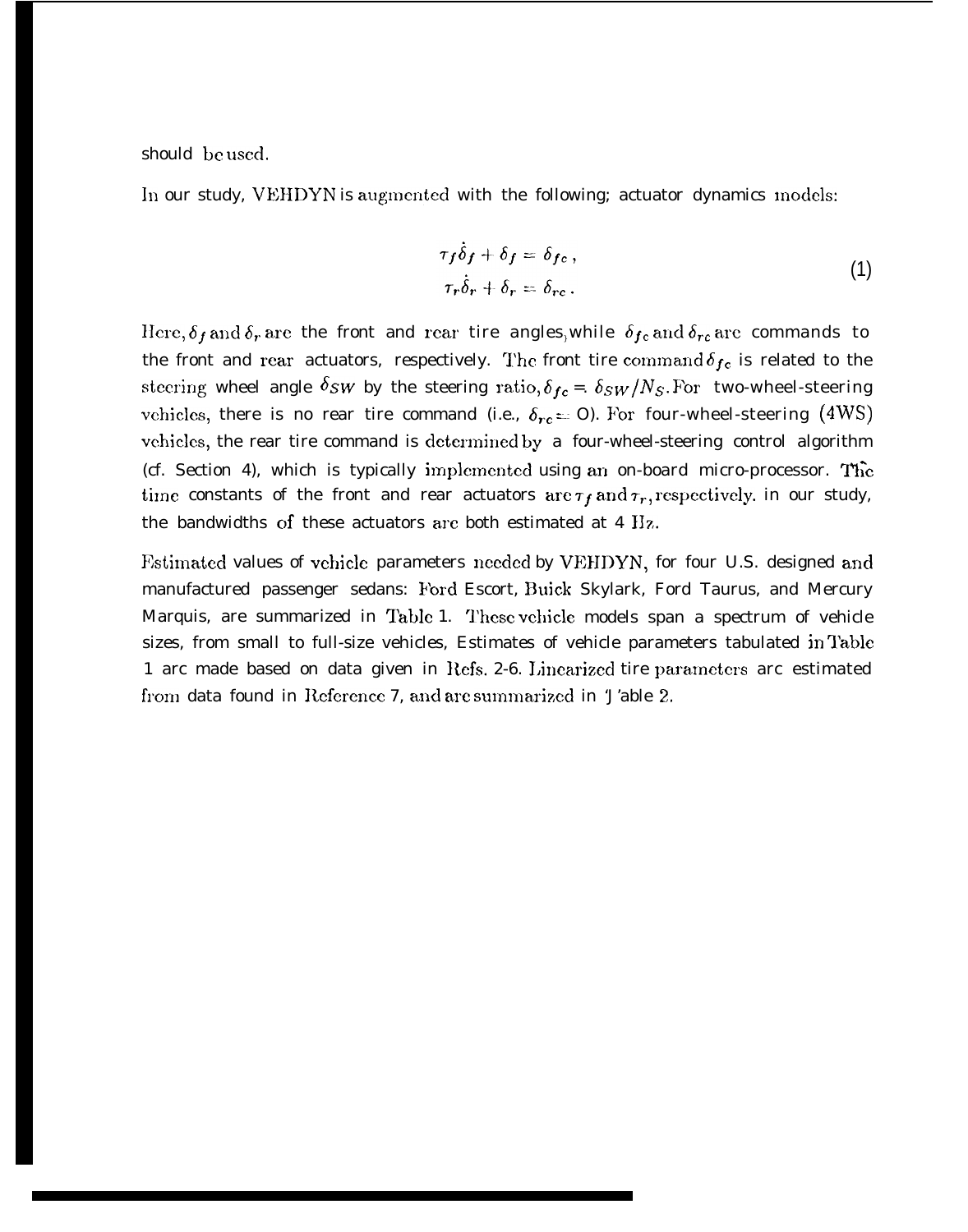| Table 1 Estimated Values of Vehicle Parameters |                  |                |               |                 |  |
|------------------------------------------------|------------------|----------------|---------------|-----------------|--|
| Vehicle                                        | Ford             | <b>Buick</b>   | Ford          | Mercury         |  |
| Model                                          | <b>Escort</b>    | <b>Skylark</b> | <b>Taurus</b> | <b>Marquiis</b> |  |
| Class                                          | small            | compact        | mid-size      | large           |  |
| Year                                           | 1985             | 1986           | 1988          | 1984            |  |
| <b>Drive</b>                                   | <b>FWD</b>       | FWD            | <b>FWD</b>    | RWD             |  |
| Wheel base $[1,](m)$                           | 2.39             | 2.62           | 2.69          | 2,90            |  |
| Track width (m)                                | 1.40             | 1.40           | 1.55          | 1.58            |  |
| Weight $[M]$ (kg.wt.)                          | $1007 -$         | 1262           | 1419          | 1750            |  |
| Weight front $(\%)$                            | 65.3             | 64,0           | 64.6          | $5 - 7.0$       |  |
| e.g. distance                                  | 0.83             | 0.94           | 0.95          | 1.22            |  |
| from front axle [a] (m)                        |                  |                |               |                 |  |
| e.g. height $\overline{(m)}$                   | 0.51             | 0.54           | 0.56          | $0.57 -$        |  |
| Roll inertia ( $kg-m^2$                        | 328              | 431            | 573           | 717             |  |
| Pitch inertia $\text{(kg-m}^2\text{)}$         | $1535$ " """     | 2032           | 2553          | 3848            |  |
| Yaw inertia $[I_{zz}](kg-m^2)$                 | 1545             | 2082           | 2687          | 3907            |  |
| Front tire excursion (deg)                     | $\pm 32.8$       | ±31.7          | $\pm 26.5$    | $\pm 30.0$      |  |
| J?ront/Rear roll                               | $68\overline{4}$ | 828            | 1206          | 865             |  |
| stiffness $(Nm/\text{deg})$                    | 490              | 381            | 935           | 294             |  |
| Front and Rear roll                            | 42,<br>7         | 53.5           | 60.1          | 74,2            |  |
| damping $(Nm\text{-}sec/deg)$                  |                  |                |               |                 |  |
| Steering ratio $(-)$                           | 17.0             | 17.6           | 17.0          | 18.0            |  |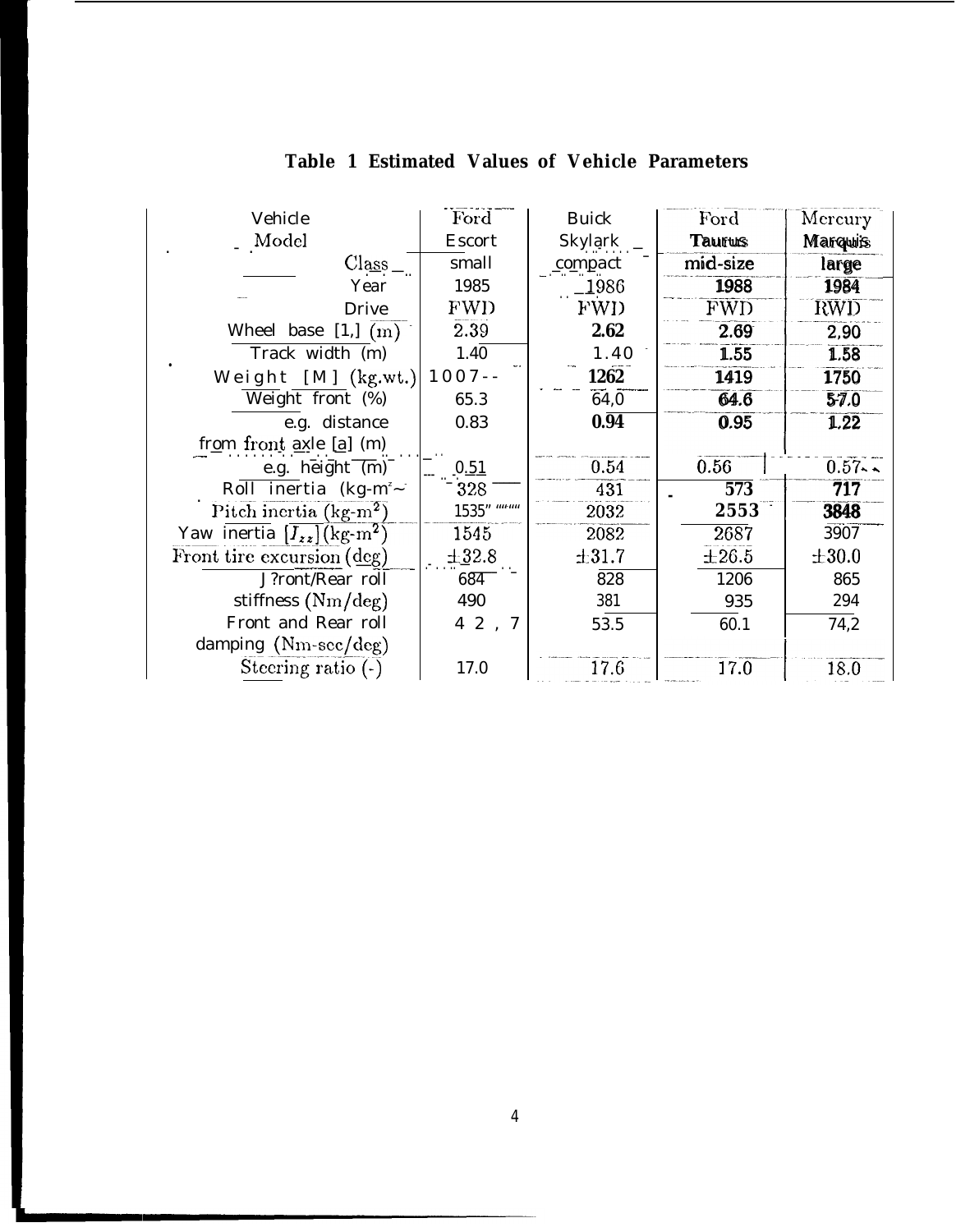| $\rm Vehicle$                      | Fold             | Buick          | Ford             | Mercury            |
|------------------------------------|------------------|----------------|------------------|--------------------|
| Model                              | <b>Escort</b>    | <b>Skylark</b> | Taurus           | <b>Marquis</b>     |
| Class                              | small            | compact        | mid-size         | large              |
| $\operatorname{Year}$              | $-1985$          | 1986           | 1988             | 1984               |
| Tire                               | P <sub>185</sub> | P185           | P <sub>205</sub> | P215               |
|                                    | /60R14           | /75R14         | /65R15           | /70R15             |
| Front /Rear                        | 658              | $^{\circ}$ s08 | 917              | 998                |
| Loading $(kg.wt.)$                 | 349              | 454            | 502              | 752                |
| Front/Rear Cornering Stiffness     | 633.2            | 704.7          | 1051.0           | 1092.4             |
| $(N/\text{deg}, \text{per wheel})$ | 433.4            | 509,2          | 794.0            | 954.3              |
| Front/Rear Aligning Torque         | 11.77            | 14.46          | 16.41            | 17.86              |
| Stiffness (Nm/deg, per wheel)      | 6.26             | 8.13           | 8.99             | 13.47              |
| <b>Pront/Rear Camber Stiffness</b> | 20.95            | 27.43          | 54.50            | $87.\overline{98}$ |
| $(N/\text{deg}, \text{per wheel})$ | 9.60             | 13.16          | 41.03            | 71.69              |
| 1('rent/'ltear Aligning Torque pcr | 1.18             | $-1.45$        | 1.64             | 1.79               |
| Camber (Nm/deg, pcr wheel)         | 0.63             | 0.81           | 0.90             | 1.35               |

# Table 2 Estimated Tires Characteristics

# 3. Steady-state and Transient Characteristics of Vehicle M odels

Using VEHDYN, and the estimated values of vehicle parameters given in Tables 1 and 2, both the steady-state and transient characteristics of the four selected vehicle models can be computed. Results obtained are depicted in Figure 1,

The control sensitivity of a vehicle at a given forward speed is defined as its steady-state lateral acceleration (at the vehicle's c.g.) pcr 100 degrees of steering wheel excursion. It is sometimes called the vehicle's steering sensitivity or lateral acceleration gain. As depicted in Fig. 1, this gain generally inc. creases with the vehicle's forward speed.

Transient responses of the selected vehicle models are compared in terms of the 90% rise times and "percent overshoots" of their acceleration responses. The 9070 rise time is a ineasure of the vehicle's "speed of response" when it is subjected to a "step" front steering wheel command. Since a true "step" is physically impossible, the steering command is ramped to its steady-state value over a time period of, for example, 0.15 seconds. The 90% rise time is then defined as the time it takes the vehicle's lateral acceleration to reach 90% of its steacly-state value, measured from the time the steering command reaches 50% of its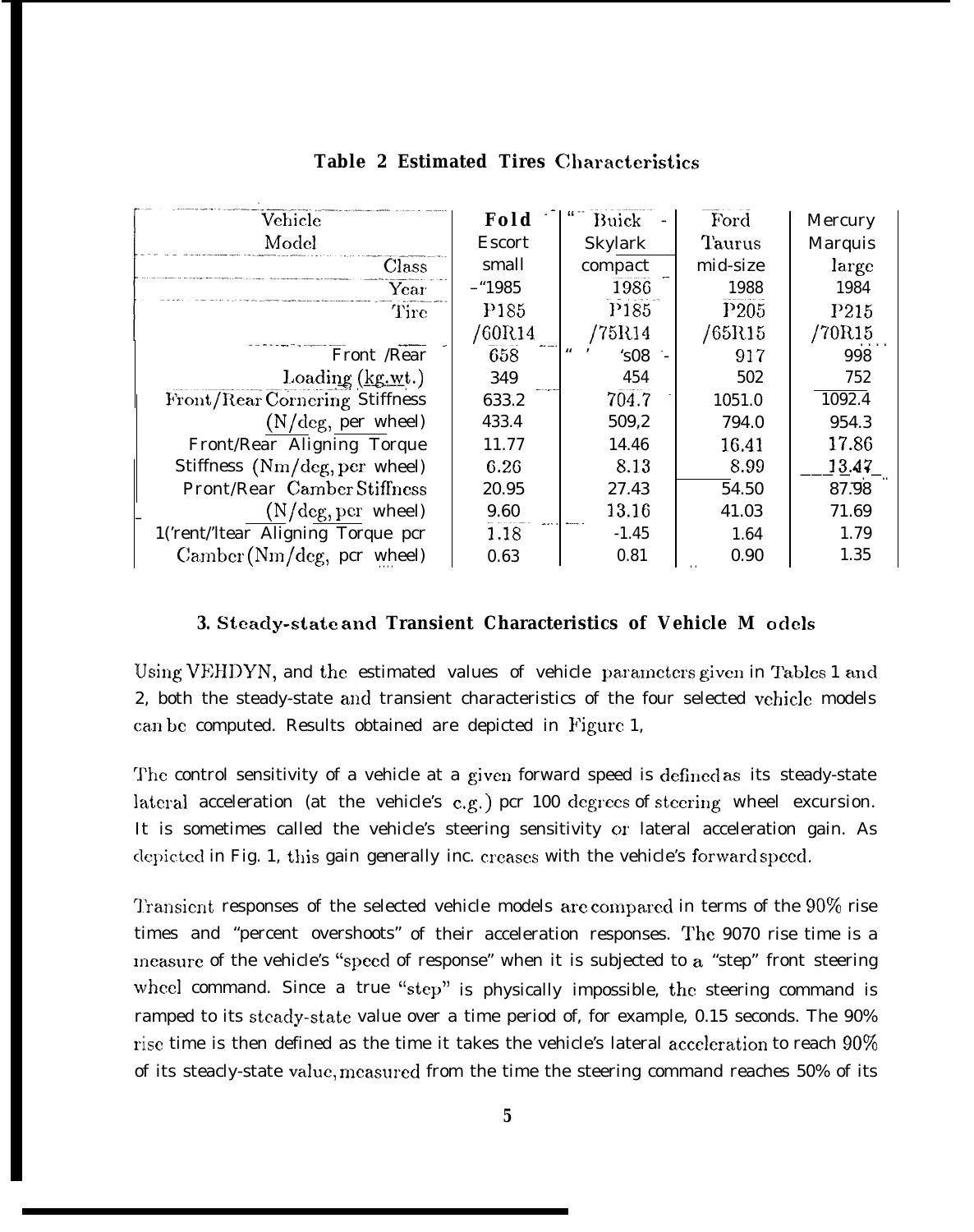steady-state value. The percent overshoot is a measure of the amount of '(clamping" in the vehicle's yaw responses. It is defined as the peak acceleration response measured from the steady-state acceleration level, as a percent of that steady-state level. As depicted in Fig. 1, the 90% rise time and percent overshoot generally decrease and increase, respectively, with the vehicle's forward speed,

The lateral dynamics of a vehicle can also be measured using frequency-domain performance metrics. The vehicle's yaw ra.tc-based bandwidth  $(BW)$  is the frequency at which the magnitude of the transfer function, from the steering wheel to the vehicle's yaw rate, has dropped below 70.7% (-3 dB) of its steady-state value. As depicted in Fig. 1, this bandwidth increases monotonically with the vehicle's forward speed.

With reference to Fig. 1, both the steady state and transient dynamics of the selected vchicle models differ from one another. From Fig. 1, we also note that the Taurus model has relatively "good" lateral performance: low acceleration rise time and percent overshoot, ancl high yaw rate-based bandwidt h. For these reasons, it is selected as the "baseline" vehicle in our study. The idea behinds the variable dynamic testbed vehicle con ccpt is then one of making "modifications" to the baseline Taurus model so that it can closely emulate the lateral dynamics of other vehicle models. The only mollification considered in our study is the addition of a four-wheel-stccrillg subsystem near the rear axle of the vehicle to allow the steering of the rear wheels of the vehicle. 'The details arc given below.

## 4. Four-Wheel-Steering Control Algorithms

The lateral dynamics of a vehicle can be substantially altered by steering its rear wheels in conjunction with those at the front. For example, the control sensitivity of a four-~vhcwl-steering vehicle at a given forward speed can be incrcasccl/decrcasccl by steering the rear wheels out-of-pllasc/in-phase with the front wheels. Additionally, the transient characteristics of the vehicle can also be "manipulated" via carefully designed control algorithms. Hence, wc can usc a 4WS vehicle to conveniently emulate the directional characteristics of a range of vehicles via changes in the control algorithms.

In this study, simple 4WS control algorithms are used to change the lateral dynamics of a Taurus to make it emulates the lateral dynamics of a range of vehicles. The control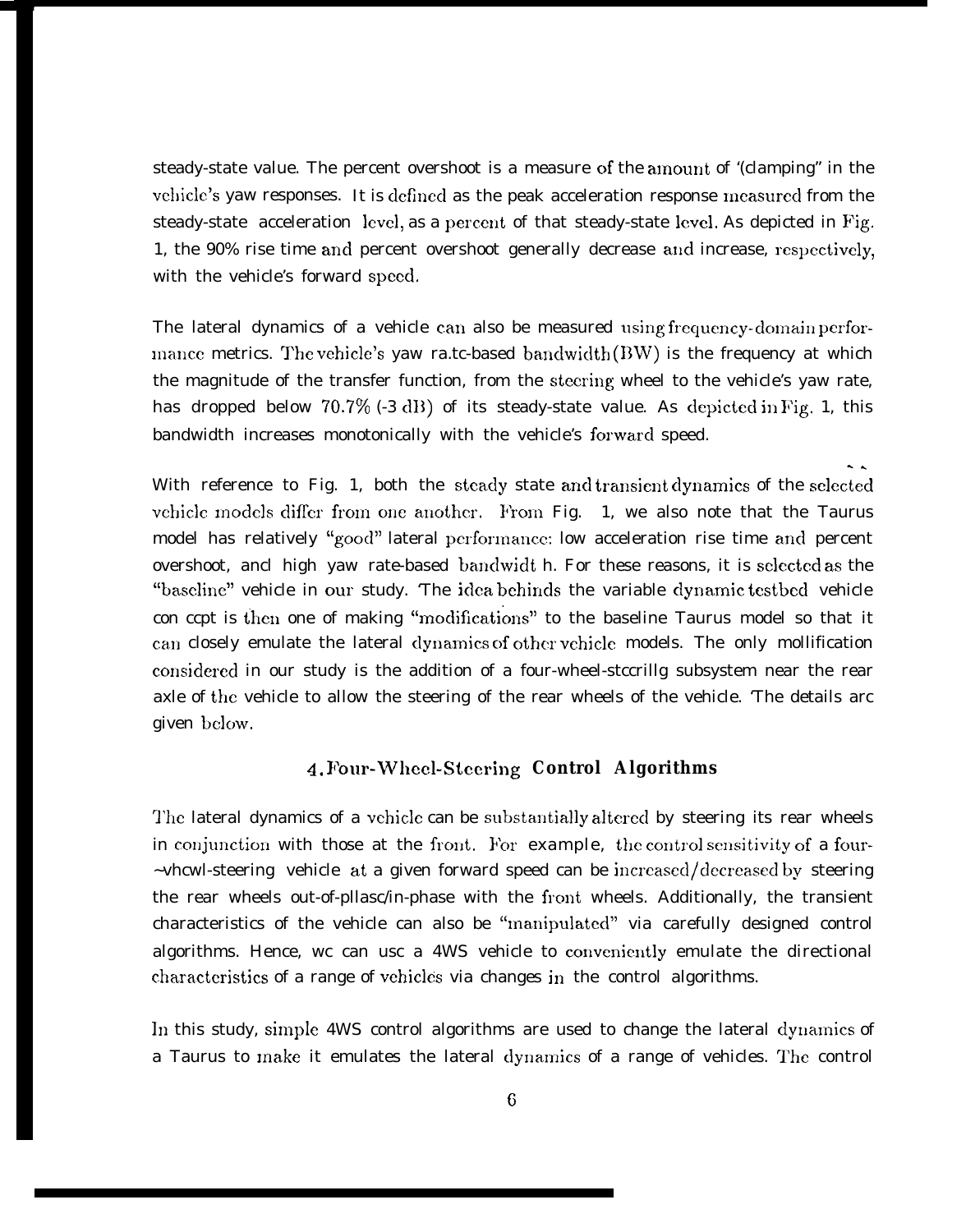algorithm has the following structure:

$$
\delta_{rc} = K_{\delta}(U) \left( \frac{1 + \tau_1 s}{1 + \tau_2 s} \right) \delta_{fc} - K_r(U) r \ . \tag{2}
$$

Here, the speed- dependent feed-forward gain,  $K_{\delta}$  (U), is approximated by the relation:  $K_{\delta}(U) = a + a_1 U + a_2 U^2$ , U being the vehicle forward speed. Similarly, the speeddependent feedback gain  $K_r(U)$ , is approximated by the relation:  $K_r(U) = b_0 + b_1 U +$  $b_2$   $\bm{U}^{\!\scriptscriptstyle\! L}$ . The variable  $r$  is the filtered yaw rate of the vehicle. The parameters  $\tau_1$  and  $\tau_2$  of the lead-lad compensator arc in general speed-dependent. In our study, constant values arc used for these time constants throughout the speed range of interest (80 to 170 km/h). Typically, the quantities  $a_i (i = 0, ..., 2)$ , are used to alter the steady-state condition of the vehicle while the time constants are used to change the trasnient characteristics of the vehicle. The quantities  $b_j$  (j = 0,..., 2) will affect both the steady-state and transient characteristics of the vehicle. Appropriately selected, these control parameters will allow us to alter the lateral dynamics of Taurus to approximate those of Escort, Skylark, and Marquis.

It should be noted here that more complex open-loop or closed-loop controller structures could have been employed for our purpose. See, for example, those described in Ref. 8. I'otcntial]y, their uses can improve the degree to which the 4WS Taurus can emulate the lateral dynamics of other vehicle models. But the designs of these controllers arc outside the scope of this study,

The addition of a steering actuator near the rear axle of a vehicle can increase the mass ancl yaw moment of inertia of the vehicle's unsprung mass, move the vehicle's e.g., and alter the tires' cornering and camber stiffncsscs. These perturbations, while small, arc all taken into account in our study,

Consider the additions of a concentrated mass  $m_R$  at a distance  $l_R$  behind the rear axle. Here, the subscript "R" denote the rear axle of the vehicle. The increased total mass of the vchicle is  $M_{+}$  *m<sub>R</sub>*, where *M* is the total mass of the "nominal" vehicle (cf. Table 1). .41s0, the nominal location of the vehicle's e.g. is shifted rearward by A:

$$
\frac{\Delta}{L} = \left(\frac{m_R/M}{1 + m_R/M}\right)\left(\frac{b + l_R}{L}\right),\tag{3}
$$

where the parameters  $L$  and  $b$  are defined in 'J'able 1. The new vehicle's *e.g.* is now located at  $(\bar{a}, \bar{b})$  where  $\bar{a} = a + \Delta$ , and  $\bar{b} = b - A$ , The increased yaw moment of inertia of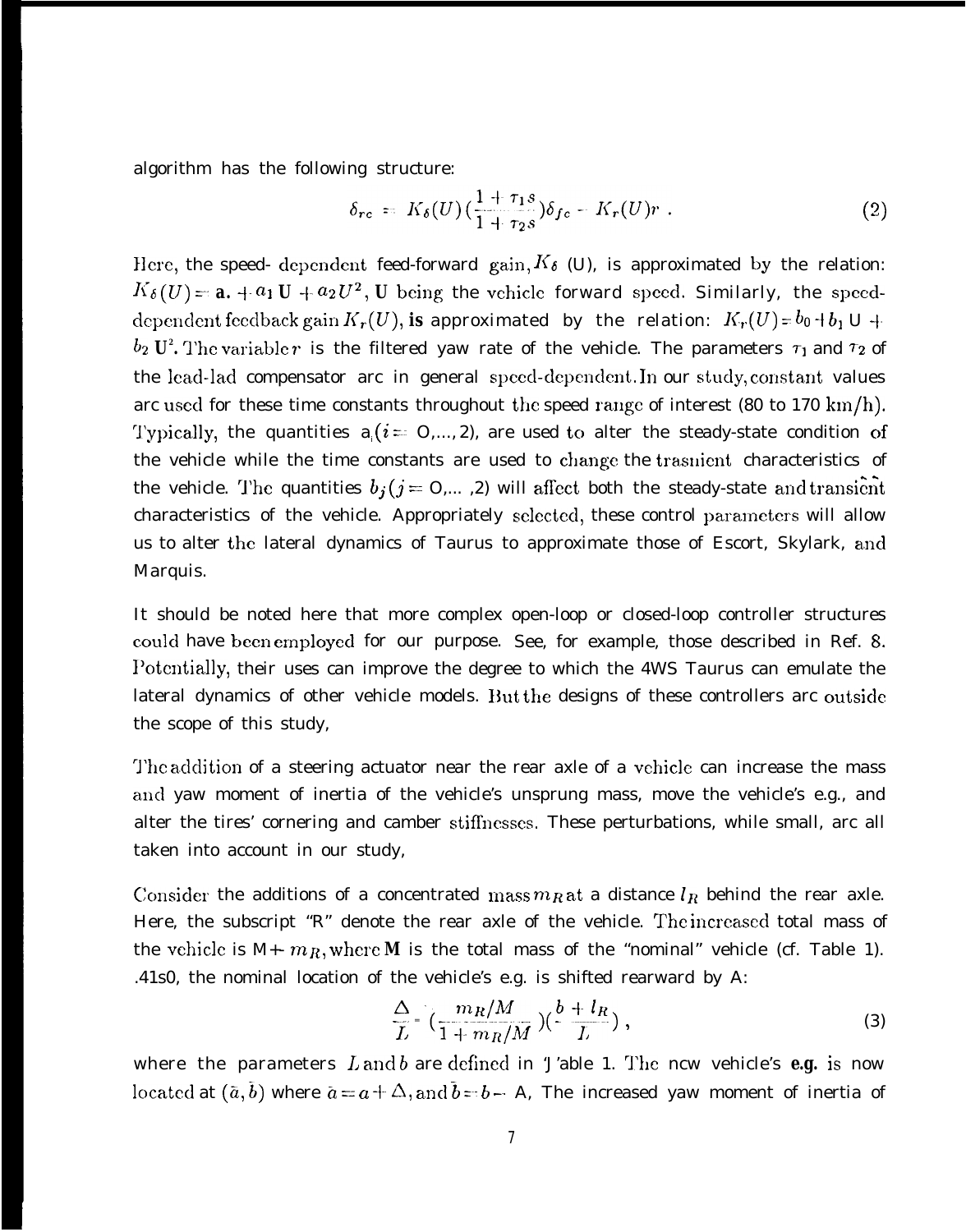the sprung mass about the new vehicle's e.g. is:  $I_{zz}$  -I  $m_R(I_R+\bar{b})^2$  -{-  $M\Delta^2$ . The altered loadings on the front and rear tires will change both the cornering and camber stiffnesses of the vehicle's tires. Let  $F_Z$ (kg.wt.) denotes the altered loading on either the front or rear tire of the vehicle. The estimated corner-ing stiffness  $(C_{\alpha})$  and camber stiffness  $(C_{\gamma})$  of the Taurus's tires (P205/65R15) with a loading of  $F_Z$  are given by the following approximate relations: <sup>7</sup>

. .

$$
C_{\alpha} = -51.97 \cdot \frac{1}{2} 4.536 F_Z - 0.00465 F_Z^2 ,
$$
  
\n
$$
C_{\gamma} = 0.2171' > 0.000223; . \tag{4}
$$

In our study, we estimate the weight of a four-wheel-steering actuator to be on the order of 15 kg.wt. ( $m_R = 15$  kg.wt.), and is located right on the rear axle ( $l_R = 0$ ).

#### 5. Simulation Results

In our study, the Ford Taurus is selected as the baseline vehicle. Its dynamics are then altered using a 4WS system. Control parameters, including  $a_i, i = 0,...,2, \tau_1$ , and  $\tau_2$ arc then iteratively determined so that the characteristics of the '(modified" Taurus closely approximate those of the Escort, Skylark, and Marquis, over the speed range of interest. Via. a tria.1-and-error process, sets of parameter values were found (cf. Table 3) for the Escort, Skylark, and Marquis models. Alternatively, the simplex methodology employed in Ref. 11 could be used to optimally select the values of the "control" parameters that produced the best match between the lateral dynamics of the modified Taurus and the targeted sedan model. This is a topic for future research.

| Control            | $\text{Unit}$     | Ford     | Buick    | Mercury  |
|--------------------|-------------------|----------|----------|----------|
| Parameters         |                   | Escort   | Skylark  | Marquis  |
| $a_0 \times 10$    |                   | 0.522    | $-1.185$ | $-2.278$ |
| $a_1 \times 10^3$  | $(km/h)^{-1}$     | $-1.613$ | 2.933    | 5.918    |
| $a_2 \times 10^5$  | $(\rm km/h)^{-2}$ | 0.543    | $-0.855$ | $-1.725$ |
| $b_0 \times 10$    | sec               | 0.760    | 1.693    | 1.920    |
| $b_1 \times 10^3$  | $\sec(km/h)^{-1}$ | 0.000    | 0.292    | 0.480    |
| $b_2 \times 10^5$  | sec $(km/h)^{-2}$ | 0.000    | $-0.300$ | $-0.360$ |
|                    | sec               | $-0.267$ | $+0.359$ | $+0.161$ |
| $\tau_2 \times 10$ | sec               | 0.478    | 0.344    | 3.980    |

Table 3 Selected Values of Control Parameters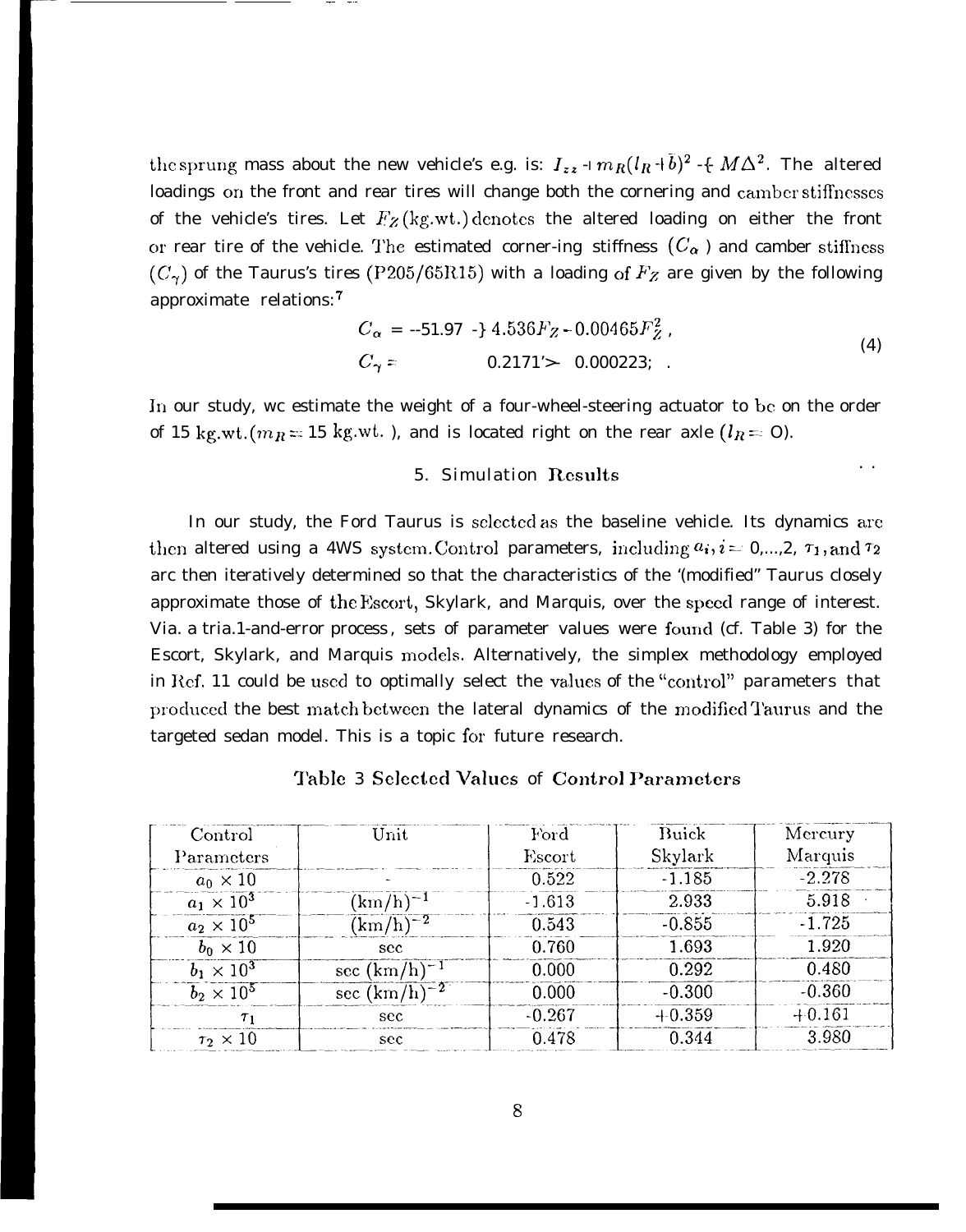Graphical comparisons between the lateral characteristics of the Ford Escort and the Variable Dynamics Testbed Vehicle (VDTV) are depicted in Fig. 2. 11'hose for the Buick Skylark and Mercury Marquis arc given in Figs. 3 through 4, respectively. Emulation errors in the vehicle's control sensitivity,  $90\%$  rise time, percent overshoot, and yaw ratebased bandwidth, over the speed range of interest arc summarized in l'able 4.

## 'J'able 4 Mean Emulation Errors

| . "<br>Mean                                                       | For d   | Buick          | Mercury        |
|-------------------------------------------------------------------|---------|----------------|----------------|
| <b>Emulation Errors</b>                                           | Fiscort | <b>Skylark</b> | <b>Marquis</b> |
| error control sensitivity $(\%)$                                  | 2.96    | $10.22\,$      | 669            |
| error in error in 90% rise t $\text{ime}$ $\rightarrow$ $\sim$ ") | 0.49    | 12.91          | 2.09           |
| error errorentin percent lovershoot (Ye)                          | 1.92    | 1.87           |                |
| errecrror rine Tyaw rate-based BW                                 |         |                | 2.32           |

# **6. Concluding Remarks**

The concept of Variable Dynamic Testbed Vehicle (VDTV) has been proposed as a tool to evaluate collision detection/avoidance systems, t o perform vchicle-related human factors research, and to support other Automated Highway System programs. The goal of this study is to analytically investigate to what extent a VDTV with four-wheel-steering can emulate the lateral dynamics of a broad range of vehicle models.

Using the Ford Taurus as a baseline vehicle, our study indicated that a Taurus with a closed-loop four- wheel- steering cent rol system can emul ate the lat cral response characteristics (including control sensitivity, 90% rise time, yaw rate bandwidth, and others) of a '(small)' Ford Escort very wc]] over a speed range from 80 to 170 km/h. The degrees to which the "compact" Buick Skylark and '(full-size" Mercury Grand Marquis can be emulated by a four-wheel-steering Taurus are poorer. The levels of approximation can potentially be improved with better 4WS controller designs.

With reference to Fig. 5, a VDTV with both the four-wheel-steering and steer-by-wire features will provide us with additional "degree-of-freedoms" to tailor approximate the lateral characteristics of the baseline vehicle to that of the "target" vehicle. The potential of a vehicle with such a novel steering control configuration in emulating the lateral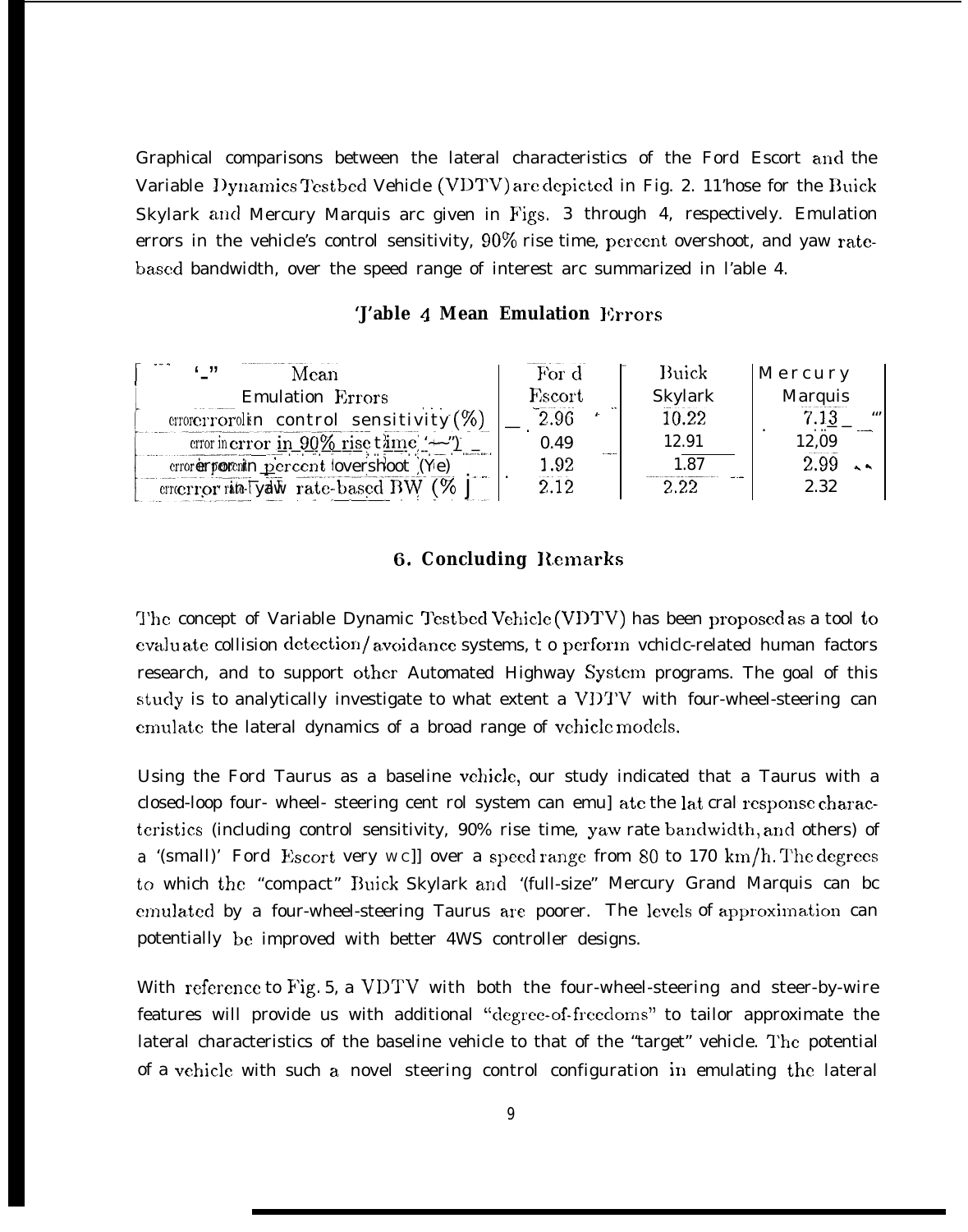characteristics of a broad range of vehicles is an important topic for future study.

#### 7. References

- 1. Bundorf, R.'J'., and Leffert, R.L., The Cornering Compliance Concept for Description of Directional Control (Handling) Properties, SAE Publication 76071.3, October 18-22, 1976.
- 2. Garrett, R.W., Monk, M. W., and Chrstos, J. P., "Vehicle Inertial Parameters Mcasured Values and Approximations," SAF, Paper No. 881767, November, 1988.
- 3. Riede, P.M., Jr., Leffert, R.L., and Cobb, W. A., "Typical Vehicle Parameters for  $\ddot{\phantom{1}}$ Dynamic Studies Revised for the 1980's," SAE 840561, 1984.
- 4. Allen, R.W., Szostak, H. T., Rosenthal, T. J., Klyde, D. H., and Owens, K.J., "Characteristics influencing Ground VehicleLateral/DirectionalDynamics Stability,)' SAE 910234, 1991.
- 5. Allen, R. W., Allen, Rosenthal, and Szostak, "Steady State and Transient Analysis of Ground Vehicle Handling," SAE 870495, 1987.
- 6. Garrett, W. R., "Measured Vehicle Inertia Parameters NHTSA's Data Through September 1992," SAE 930897, 1993.
- 7. Heydinger, G.J., "Vehicle Dynamics Simulation and Metric Computation for Comparison With Accident 1 )ata," National Highway Traffic Safety Administration, DOT HS 807828, Final Report, March 1991.
- 8. Lee, A. Y., "Vehicle Stability Augmentation Systems Designs for Four Wheel Steering Vehicles, ASME Journal of Dynamical Systems, Measurements and Control, Vol. 112, No. 3, September, 1990.
- 9. Lee, 4, Y., "Optimal .4utorotational Descent of a Helicopter with Control and State Inequality Constraints," AIAA Journal of Guidance, Control, and Dynamics, Vol. 13, No. 5, September/October, 1990.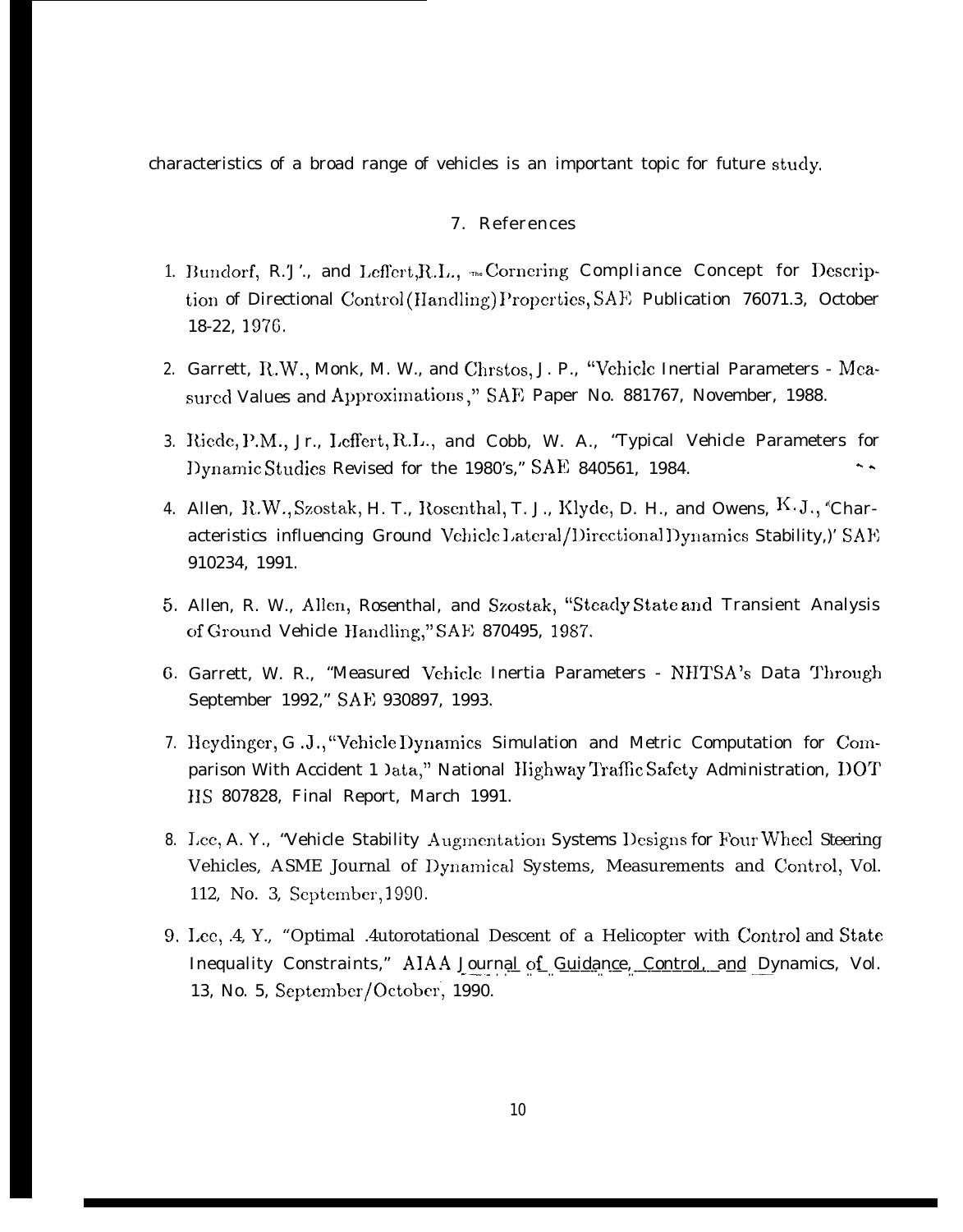## 8, **Acknowledgments**

The research described in this paper was conducted at the Jet Propulsion Laboratory, California lnstitutc of Technology, under a contract with the National IIighway Traffic safety Administration. The author wishes to thank his colleagues at JPI,, including M. Koffman and A. Marriott, D. Millikcn at Millikcm Research Associates, as well as J. Chrstos and R.W. Garrett at the Vehicle Research and Test Center, NHTSA, for many helpful discussions and valuable suggestions.

 $\ddot{\phantom{1}}$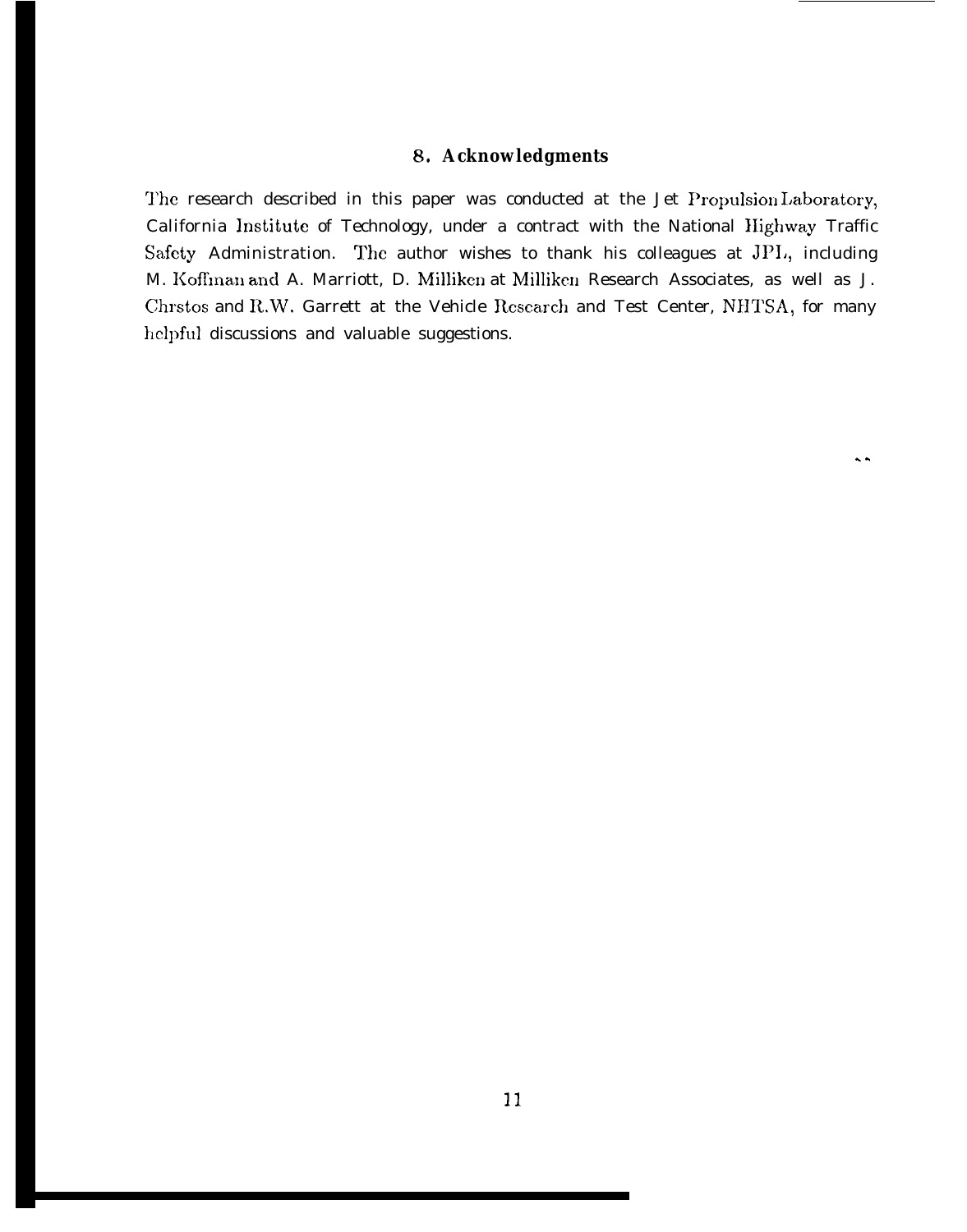

**I**

Fia. 1 Lateral characteristics of four vehicle models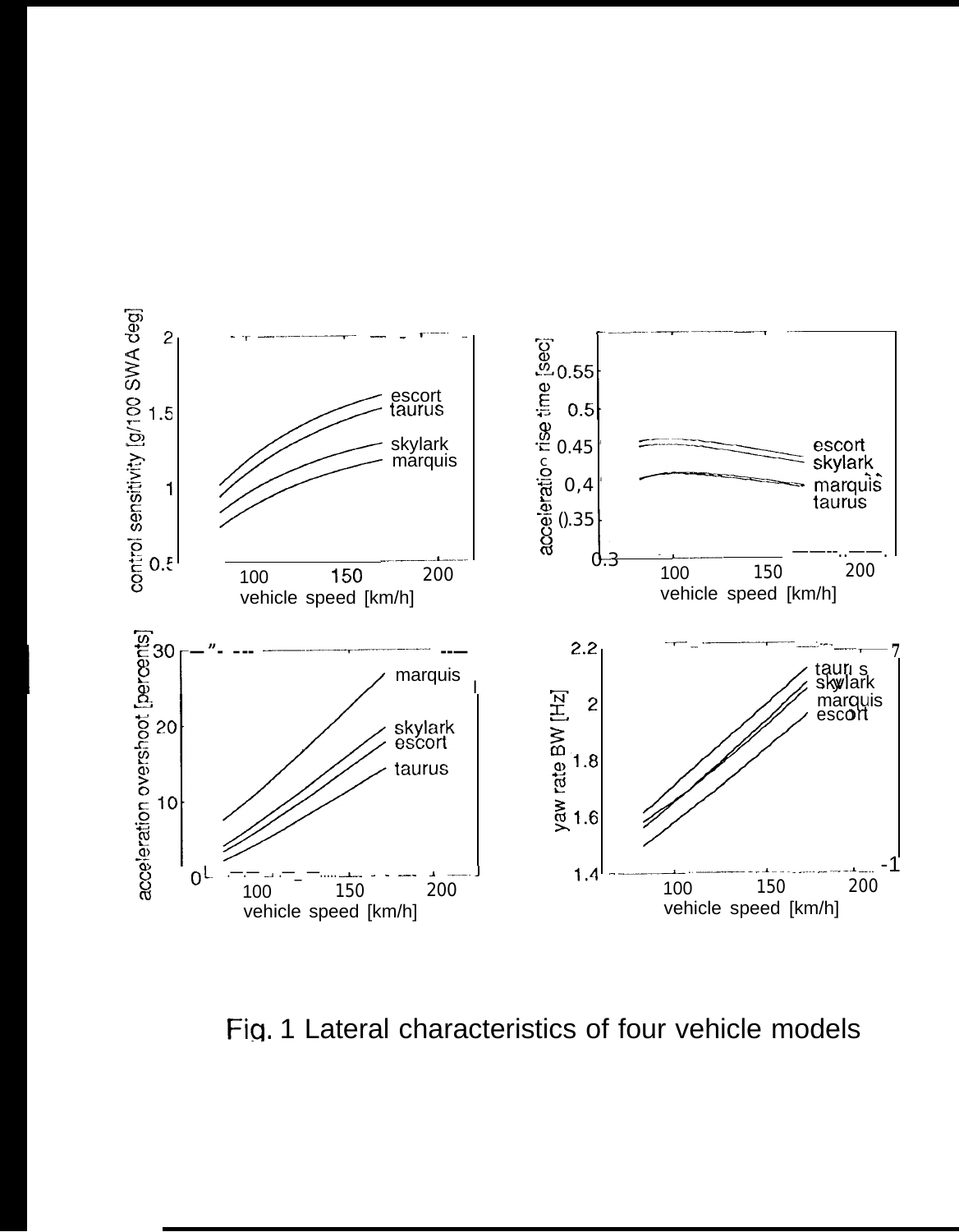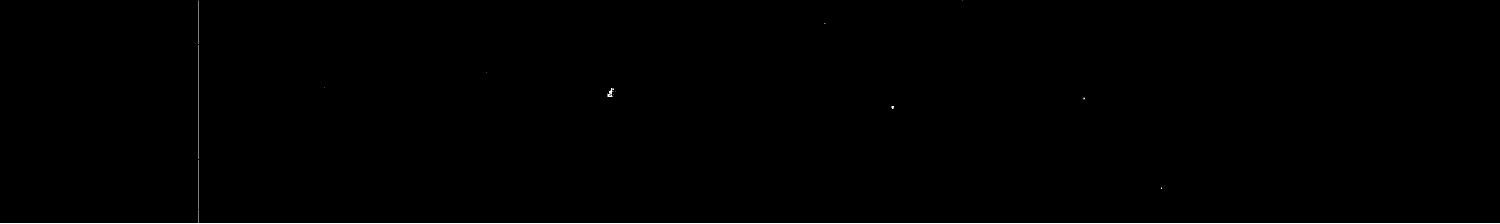

●

Fig. 2 Emulating the lateral characteristics of Escort using a VDTV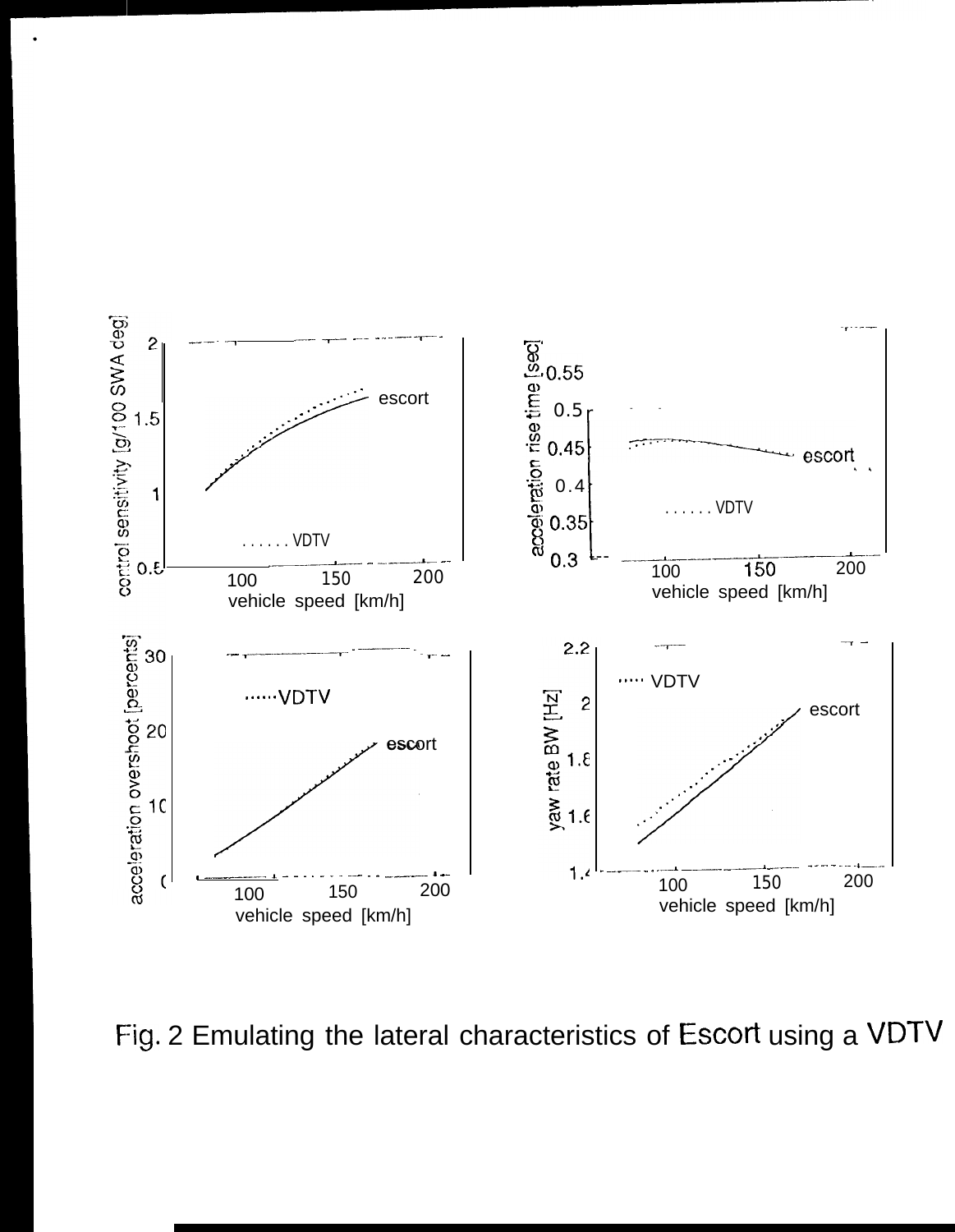

Fig. 3 Emulating the lateral characteristics of Skylark using a VDTV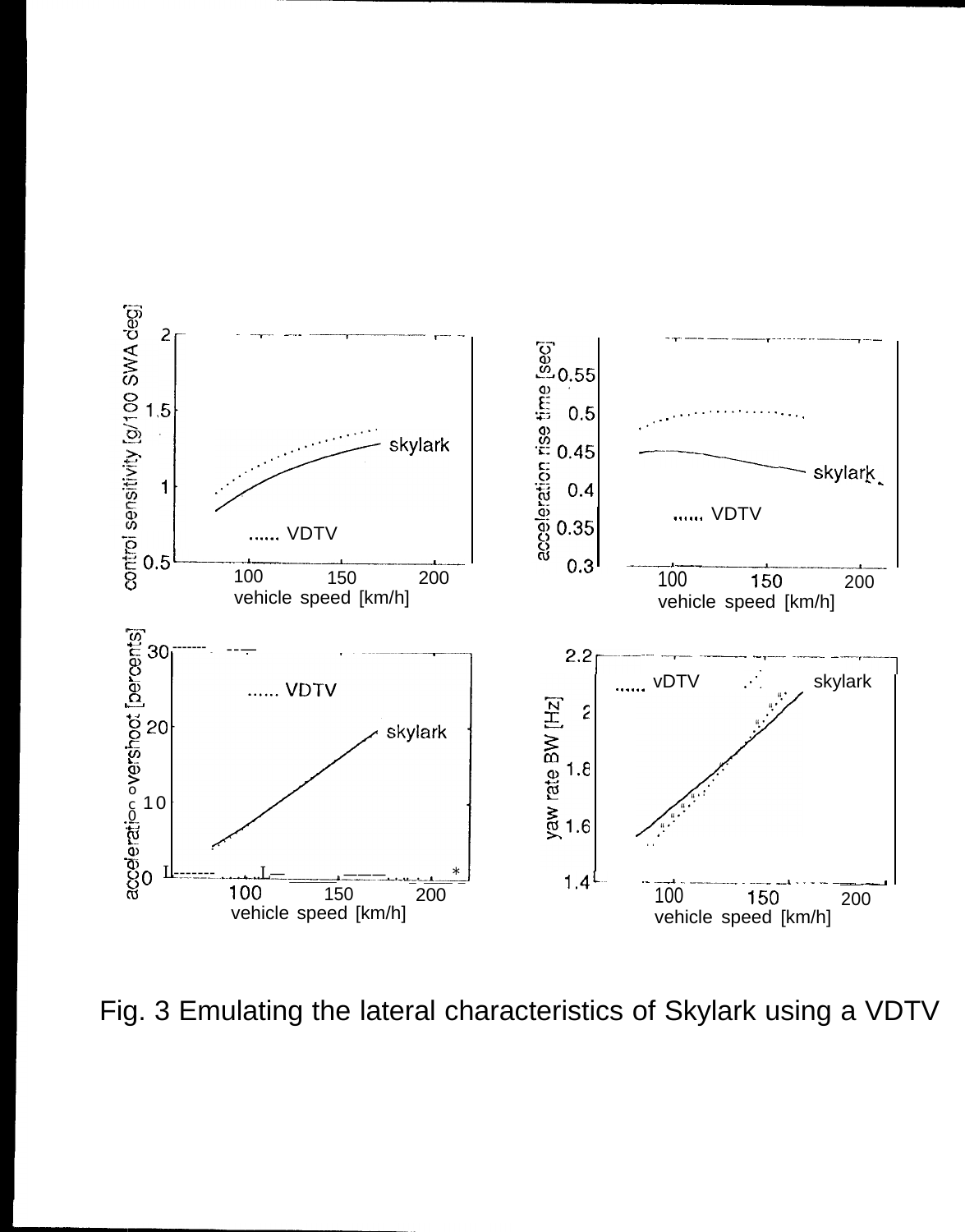

 $\blacktriangleright$ 

 $\frac{1}{2}$  .

Fig. 5 A VDTV with steer-by-wire and four-wheel-steering